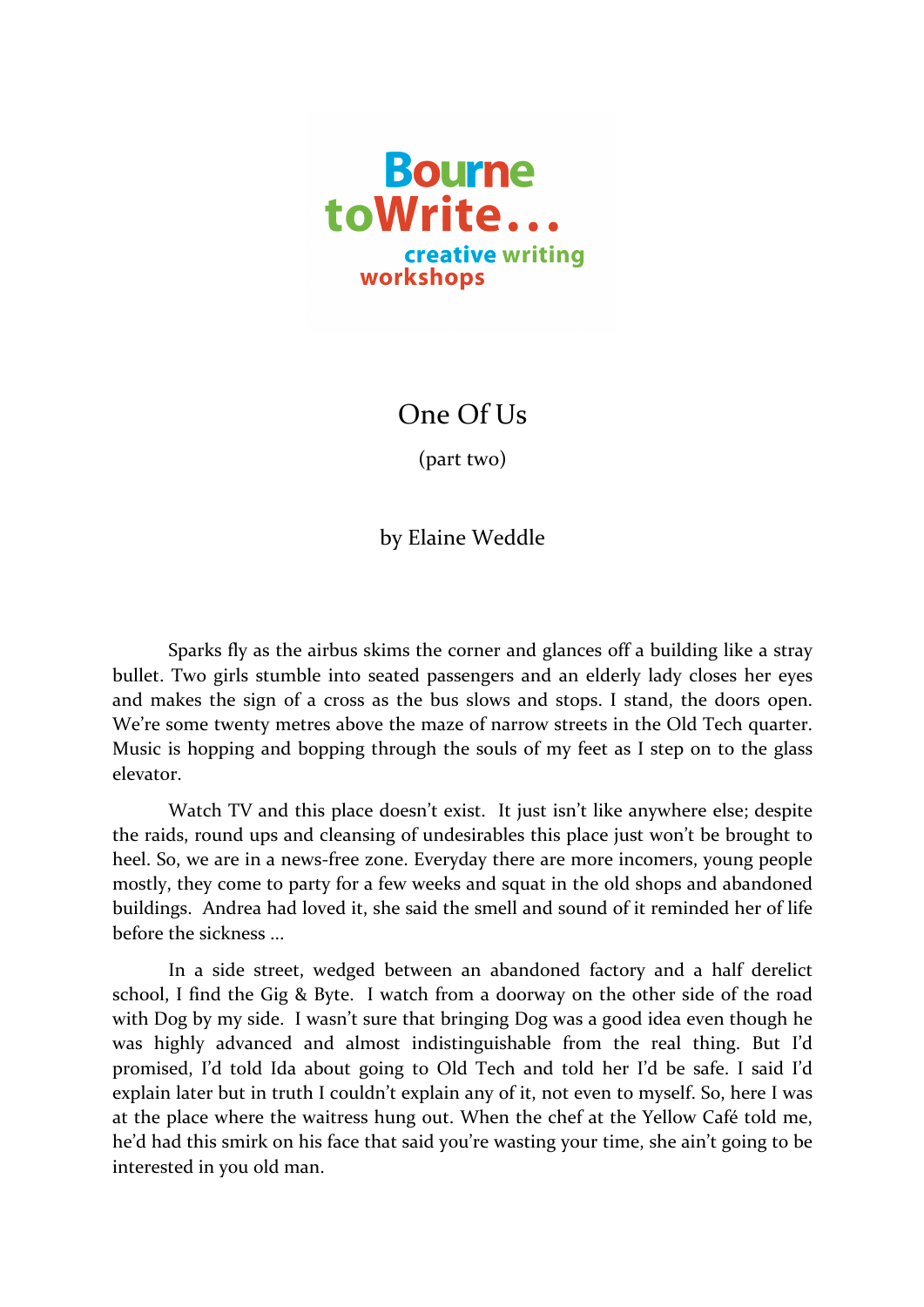As we approach, a big guy steps out of the door of the café. He must have remembered me, because he slaps me on the back and shakes my hand as if we were childhood buddies. He calls over a Server who glides up to us on her pink neon air skates. That was the problem with the Servers, they were too perfect  $-$  their legs were always longer, hair blonder, lips fuller. The designers just couldn't help themselves. She was about to guide me to a chair when I spot the waitress at the bar, drinking shots with a parrot.

"No shu-gar, no shu-gar,' said Mr Green as I sat on the stool beside her.

"Nice bird," I said. The girl twizzled round in her seat her eyes fixing immediately on Dog, her ungovernable hair falling over her face.

"Nice dog is that a Ridgeback?"

"Something like that," I said.

"Do I know you?" she said looking up at me.

"The Yellow Café ..? I started to recount the events of the week before, until I notice she is looking straight over my shoulder and Mr Green is standing motionless on one foot head to one side. The hubbub of chatter has faded and there's just the sound of heavy boots. I turn to face a group of heavily armed men in bomber jackets and balaclavas.

"Everybody empty your pockets, then get out!" shouts the first man waving a large automatic weapon at the crowd. "Don't even think about short changing me, all of your trinkets and jewels, or the boyz will find it and blow your brains out." The crowd moves slowly, cautiously. "NOW!" he shouts.

"Thieving pigs," says the waitress.

"Let's just get out of here ...' I whisper.

Dog was already on its feet. Mr Green hopped up from the bar on to my shoulder. The room was quiet as people threw stuff on the tables then moved towards the door where one of boyz was carrying out a search and punching anyone in the face who tried to withhold something. The waitress was pulling on her jacket and pushing that long tricky hair of hers out of her eyes as we joined the queue for the exit

"Hey you, yeah you, bird man... " shouts the leader of the gunmen. I stop and the rest of the crowd walk past. When I turn I see the man is now standing by the bar, he's pulled off his mask and is knocking back shots.

"That's one good-looking dog. You are going to give me that dog, right?"

I could see the boyz watching and behind us thirty or forty nervous people are waiting to get out, waiting for me to make the wrong move.

" ...take it," I said "... more trouble than its worth."